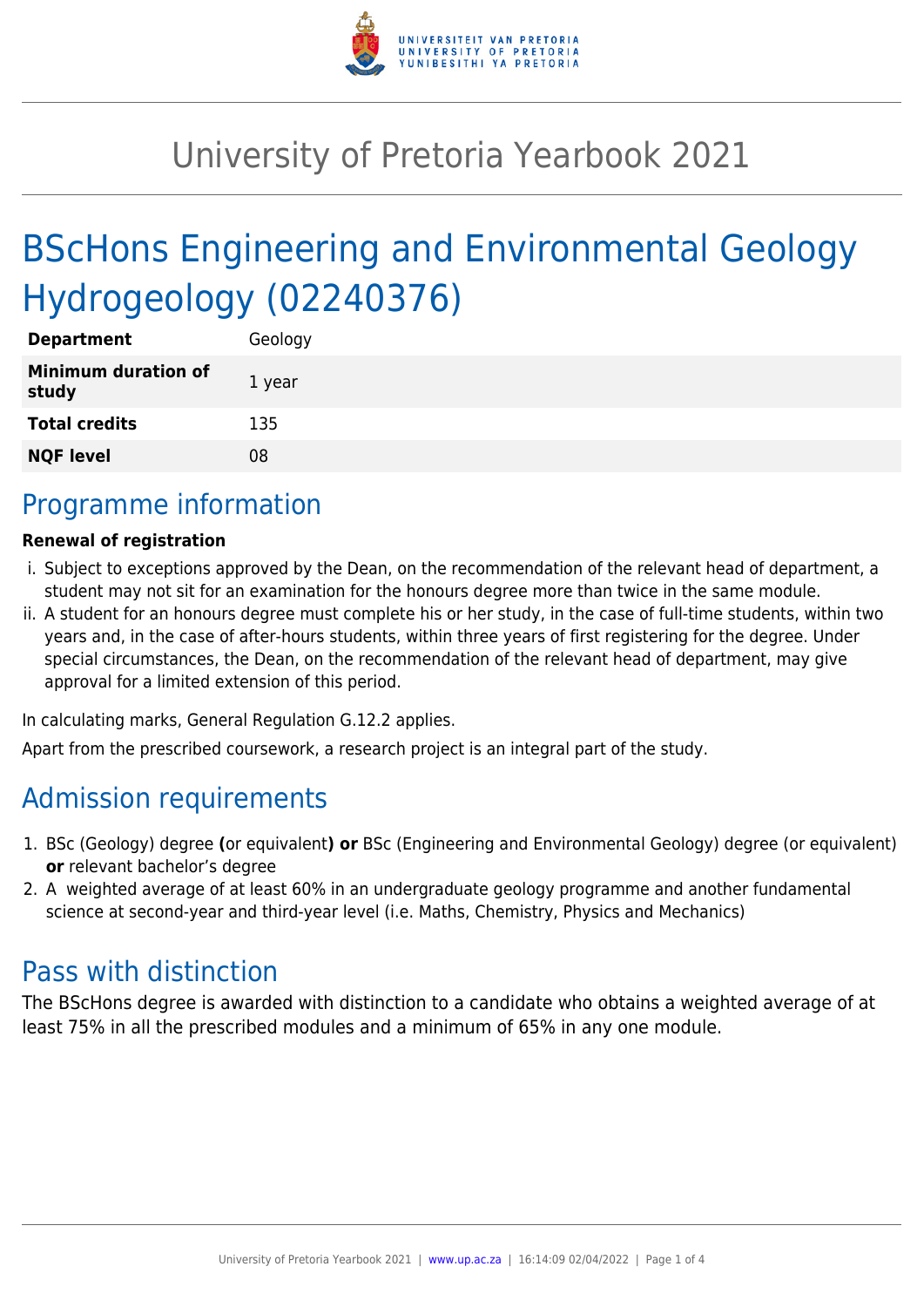

## Curriculum: Final year

#### **Minimum credits: 135**

Core credits: 135

### **Core modules**

#### **Site investigation project 713 (GTX 713)**

| <b>Module credits</b>         | 30.00                                                            |
|-------------------------------|------------------------------------------------------------------|
| <b>NQF Level</b>              | 08                                                               |
| <b>Prerequisites</b>          | No prerequisites.                                                |
| <b>Contact time</b>           | 1 lecture per week for 11 wks, 13 practicals per week (11 weeks) |
| <b>Language of tuition</b>    | Module is presented in English                                   |
| <b>Department</b>             | Geology                                                          |
| <b>Period of presentation</b> | Year                                                             |

#### **Module content**

Field work which includes mapping, soil and rock description, joint surveys, borehole testing, water sampling, interpretation of laboratory test results and compilation of site investigation reports. Larger projects of at least two months of fieldwork and report writing which involves surface and underground studies, mapping, drill core logging, discontinuity surveys, rock mass classification, stability analyses, interpretation of laboratory tests or pollution studies including water and/or soil sampling, interpretation of laboratory tests, development of a rehabilitation plan or groundwater model and compilation of a report. Compulsory attendance at conferences, short courses, specialist lectures, visits to construction sites and fields excursions.

#### **Engineering geology of South Africa 714 (GTX 714)**

| <b>Module credits</b>         | 20.00                                                |
|-------------------------------|------------------------------------------------------|
| <b>NQF Level</b>              | 08                                                   |
| <b>Prerequisites</b>          | No prerequisites.                                    |
| <b>Contact time</b>           | 2 practicals per week (4 weeks), 4 lectures per week |
| <b>Language of tuition</b>    | Module is presented in English                       |
| <b>Department</b>             | Geology                                              |
| <b>Period of presentation</b> | Year                                                 |

#### **Module content**

Overview of site investigation phases; site investigation techniques; soil profiling and rock core description. Literature study and compilation of reports on the stratigraphy of South African rock types and engineering problems of rocks and soils within different stratigraphic units and climatic regions.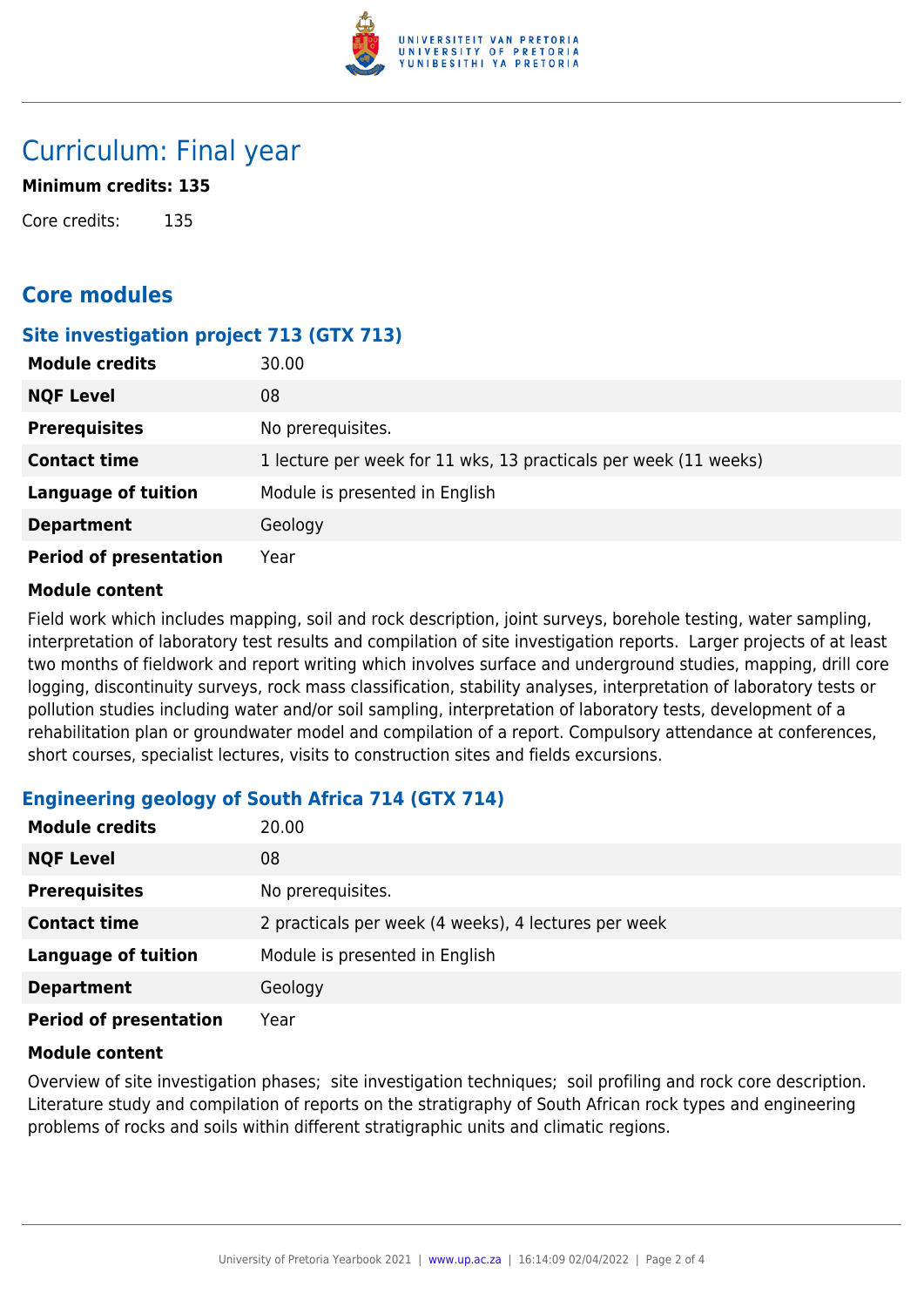

#### **Environmental geochemistry 715 (GTX 715)**

| <b>Module credits</b>         | 20.00                                                |
|-------------------------------|------------------------------------------------------|
| <b>NQF Level</b>              | 08                                                   |
| <b>Prerequisites</b>          | No prerequisites.                                    |
| <b>Contact time</b>           | 2 practicals per week (4 weeks), 4 lectures per week |
| <b>Language of tuition</b>    | Module is presented in English                       |
| <b>Department</b>             | Geology                                              |
| <b>Period of presentation</b> | Year                                                 |

#### **Module content**

Principles of low temperature geochemistry; geochemistry and origin of acid mine water; acid-mineral reactions; industrial effluents, remediation methods, waste disposal, environmental sampling and data analysis; geochemical modelling.

#### **Environmental management and risk assessment 716 (GTX 716)**

| <b>Module credits</b>         | 20.00                                                |
|-------------------------------|------------------------------------------------------|
| <b>NQF Level</b>              | 08                                                   |
| <b>Prerequisites</b>          | No prerequisites.                                    |
| <b>Contact time</b>           | 2 practicals per week (3 weeks), 4 lectures per week |
| <b>Language of tuition</b>    | Module is presented in English                       |
| <b>Department</b>             | Geology                                              |
| <b>Period of presentation</b> | Year                                                 |

#### **Module content**

Principles of integrated environmental management; environmental impact assessment; environmental management systems (ISO 14000 series); water resource management; environmental legislation; site investigation guidelines; natural hazard risk assessment; seismicity; project management and professional business practice.Geological models and software.

#### **Hydrogeological modelling 718 (GTX 718)**

| <b>Module credits</b>         | 20.00                                                |
|-------------------------------|------------------------------------------------------|
| <b>NQF Level</b>              | 08                                                   |
| <b>Prerequisites</b>          | No prerequisites.                                    |
| <b>Contact time</b>           | 2 practicals per week (3 weeks), 4 lectures per week |
| <b>Language of tuition</b>    | Module is presented in English                       |
| <b>Department</b>             | Geology                                              |
| <b>Period of presentation</b> | Year                                                 |